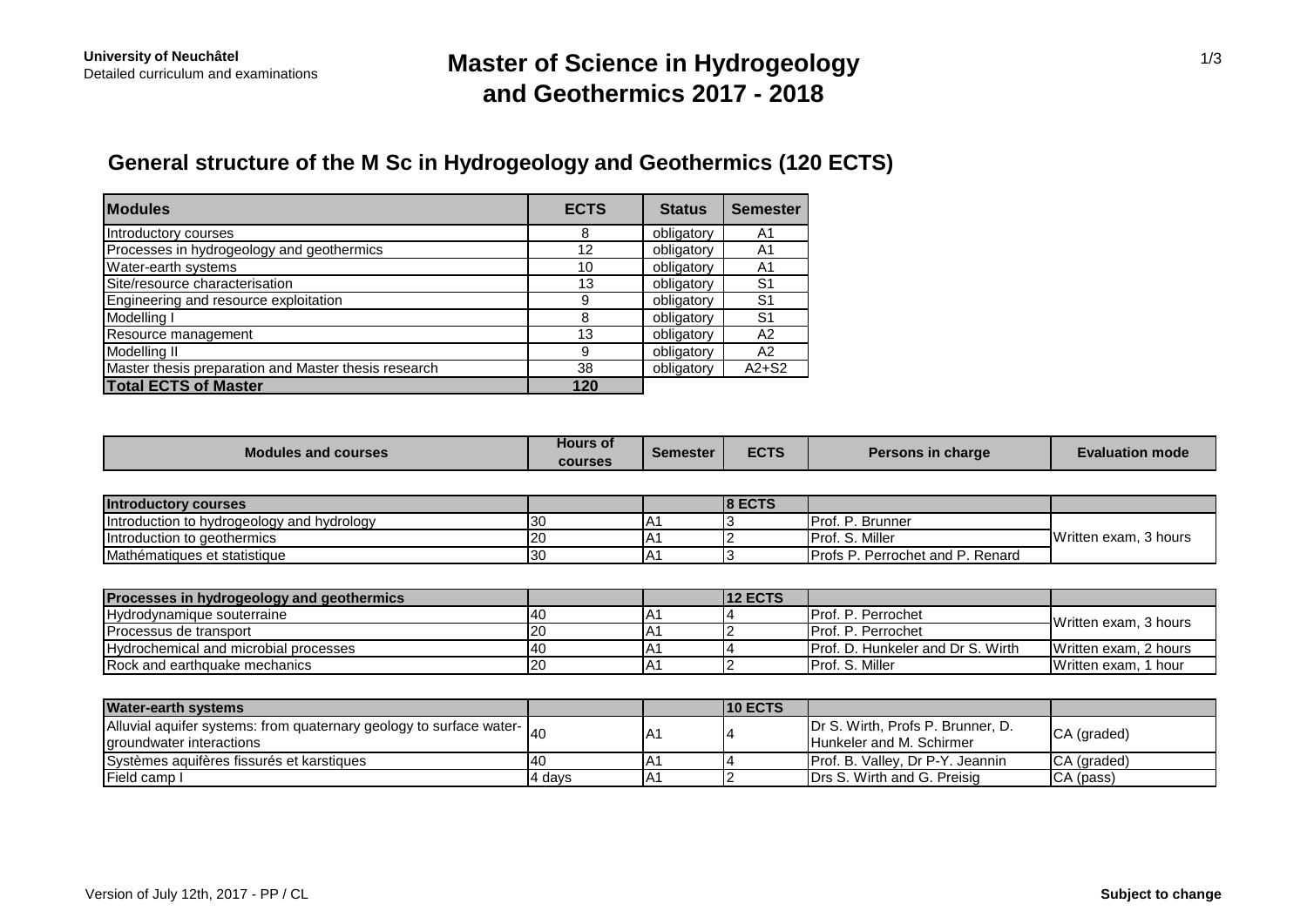## **Master of Science in Hydrogeology and Geothermics 2017 - 2018**

| <b>Modules and courses</b>                                                          | <b>Hours of</b><br>courses | <b>Semester</b>           | <b>ECTS</b>    | Persons in charge                                               | <b>Evaluation mode</b> |  |
|-------------------------------------------------------------------------------------|----------------------------|---------------------------|----------------|-----------------------------------------------------------------|------------------------|--|
|                                                                                     |                            |                           |                |                                                                 |                        |  |
| Site/resource characterisation                                                      |                            |                           | 14 ECTS        |                                                                 |                        |  |
| Forages, tests hydrauliques, traceurs naturels et artificiels                       | 60                         | S <sub>1</sub>            |                | Profs P. Renard, B. Valley and<br>Dr V. Ponsin                  | CA (graded)            |  |
| Geophysics and remote sensing                                                       | 50                         | S <sub>1</sub>            | 5              | Profs S. Miller and P. Brunner                                  | CA (graded)            |  |
| Field camp II                                                                       | 6 days                     | lS1                       | 3              | Profs P. Perrochet, P. Brunner and<br>Drs G. Preisig, V. Ponsin | CA (pass)              |  |
|                                                                                     |                            |                           |                |                                                                 |                        |  |
| <b>Modelling I</b>                                                                  |                            |                           | <b>7 ECTS</b>  |                                                                 |                        |  |
| Modélisation des réservoirs                                                         | 20                         | $\overline{\mathsf{S}^1}$ | 2              | Profs P. Renard and P. Brunner                                  | CA (graded)            |  |
| Modélisation des écoulements et des processus de transport                          | 50                         | IS <sub>1</sub>           | 5              | Prof. P. Perrochet and Dr G. Preisig                            | CA (graded)            |  |
|                                                                                     |                            |                           |                |                                                                 |                        |  |
| <b>Engineering and resource exploitation</b>                                        |                            |                           | 9 ECTS         |                                                                 |                        |  |
| Systèmes géothermiques peu profonds                                                 | $\overline{20}$            | $\overline{\mathsf{s}}$ 1 | $\overline{2}$ | Dr V. Badoux                                                    | CA (graded)            |  |
| Earth energy resources                                                              | $\overline{30}$            | $\overline{S}$            | 3              | Profs S. Miller and B. Valley                                   | CA (graded)            |  |
| Water supply and water treatment                                                    | $\overline{20}$            | S <sub>1</sub>            | $\overline{2}$ | Prof. P. Brunner                                                | CA (graded)            |  |
| Ingénierie géotechnique                                                             | $\overline{20}$            | lS1                       | c              | Dr L. Tacher                                                    | CA (graded)            |  |
|                                                                                     |                            |                           |                |                                                                 |                        |  |
| <b>Modelling II</b>                                                                 |                            |                           | 9 ECTS         |                                                                 |                        |  |
| Numerical modelling of hydrochemical processes                                      | 20                         | A2                        | $\overline{2}$ | Prof. D. Hunkeler                                               | CA (graded)            |  |
| Numerical modelling of geomechanical processes                                      | $\overline{30}$            | A <sub>2</sub>            | 3              | Prof. S. Miller                                                 | CA (graded)            |  |
| Géostatistique et modélisation inverse                                              | $\overline{40}$            | A2                        | 4              | Profs P. Renard and P. Brunner                                  | CA (graded)            |  |
|                                                                                     |                            |                           |                |                                                                 |                        |  |
| <b>Resource management</b>                                                          |                            |                           | <b>13 ECTS</b> |                                                                 |                        |  |
| Water resource management in the European context                                   | $\overline{20}$            | A2                        | $\overline{2}$ | Profs P. Brunner and D. Hunkeler                                | CA (graded)            |  |
| Water resource management in semi-arid/arid regions and in<br>humanitarian contexts | 20                         | A2                        | 2              | <b>IProf. P. Brunner and N.N.</b>                               |                        |  |
| Groundwater pollution and remediation                                               | 30                         | A <sub>2</sub>            | З              | Prof. D. Hunkeler                                               | CA (graded)            |  |
| Urban hydrogeology                                                                  | $\overline{20}$            | A2                        | $\overline{c}$ | Prof. M. Schirmer                                               |                        |  |
| Geothermal resources in the European context and worldwide                          | $\overline{20}$            | A2                        | $\overline{2}$ | Profs S. Miller and B. Valley                                   | CA (graded)            |  |
| Economical, political and societal aspects of geothermics                           | $\overline{20}$            | A <sub>2</sub>            | $\overline{2}$ | Profs S. Miller and B. Valley                                   |                        |  |